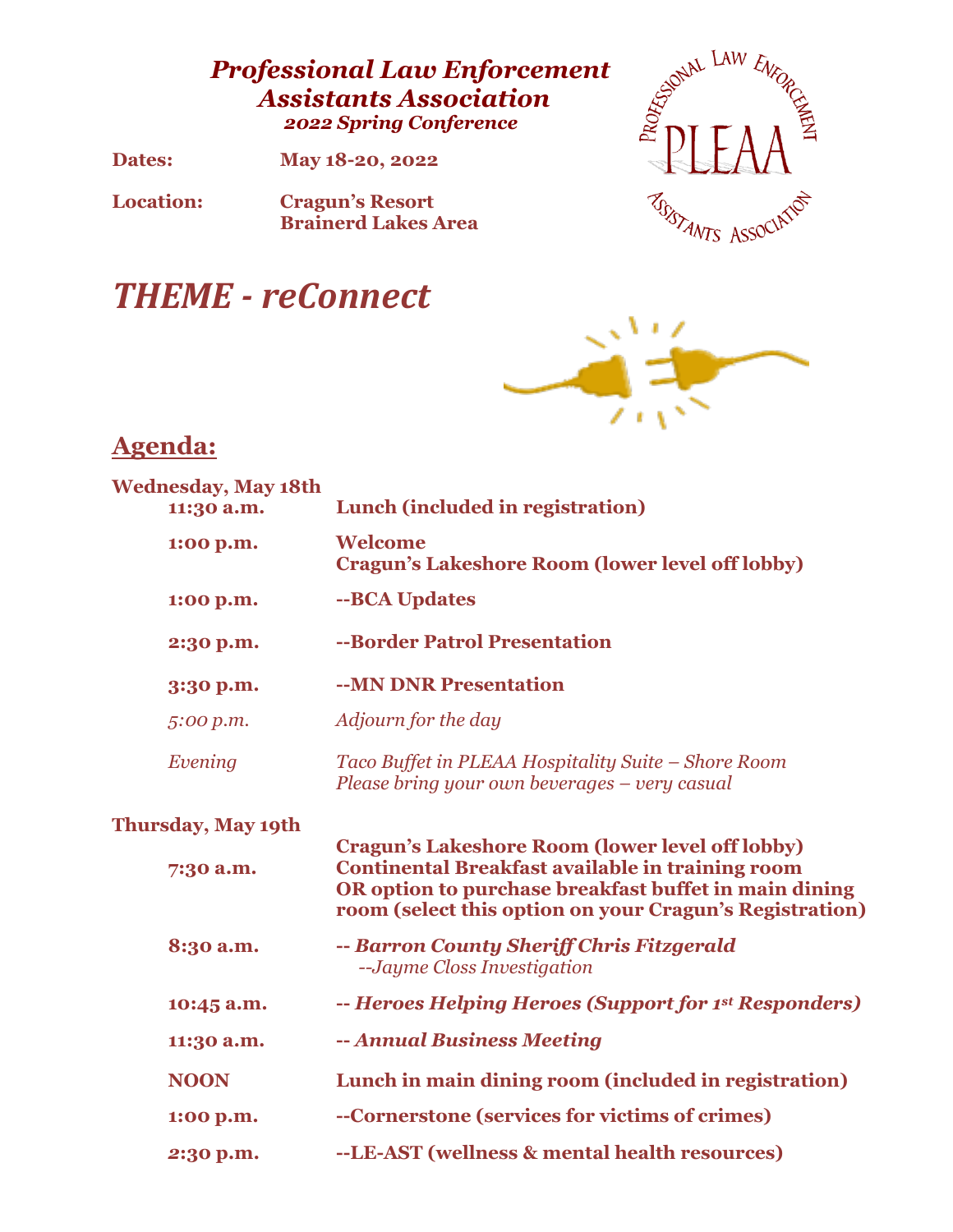### **Thursday, May 19th (continued)**

| 4:00 p.m.                                             | Adjourn training for the day                                                                                                                                                                                                   |  |
|-------------------------------------------------------|--------------------------------------------------------------------------------------------------------------------------------------------------------------------------------------------------------------------------------|--|
| Evening                                               | Formal banquet in private room off main dining room – included<br><i>in registration</i>                                                                                                                                       |  |
| 5:30 p.m.<br>6:30 p.m. $*$                            | Happy Hour available in dining room<br>Dinner served<br>--Guest Speaker-Chief Erika Scheider                                                                                                                                   |  |
| $8:00 \, \rm{p.m.}^*$<br>*These times are approximate | --PLEAA Awards<br>Bingo – in PLEAA Hospitality Room (Shore Room)                                                                                                                                                               |  |
| <b>Friday, May 20th</b>                               |                                                                                                                                                                                                                                |  |
| 7:30 a.m.                                             | Cragun's Lakeshore Room (lower level off lobby)<br><b>Continental Breakfast available in training room</b><br>OR option to purchase breakfast buffet in main dining<br>room (select this option on your Cragun's Registration) |  |
| 9:00 a.m.                                             | --Rick Hodsdon, Retired Asst. Washington County Attorney<br>& MSA Legal Counsel<br>--Data Practices Trends in Public Safety                                                                                                    |  |

NOTE: We start a little later to give attendees some time to pack up and check out of your rooms.

*Noon Adjourn the conference*

### **Dress Code**

As this is a training, we want our participants to be comfortable, so comfortable clothes including jeans, are acceptable. As with these types of facilities and the number of people attending, the temperature of the room cannot be set to everyone's liking. We therefore recommend you bring along a sweater – especially if you tend to be cold in large rooms.

We ask that attendees dress 'up' a little for the banquet – at least business dress.

#### REGISTRATION DEADLINE: FRIDAY APRIL 15, 2022

**If you have questions, including whether or not you are a current member, please contact:** Julie Forbord, Office Supervisor & PLEEA Treasurer New Brighton Department of Public Safety, 651.288.4104 [Julie.forbord@newbrightonmn.gov](mailto:Julie.forbord@newbrightonmn.gov)

#### **Cost: \$125.oo Member \$150.00 Non-Member PLEAA EIN #41-1966425**

**You are REQUIRED to complete the Cragun's Registration, even if you are not using their lodging.**

#### **Please make checks payable to** *PLEAA* **and mail to:**

Julie Forbord, Office Supervisor New Brighton Department of Public Safety 785 Old Highway 8 NW New Brighton, MN 55112

OR use our online account at<https://app.chrimata.org/giver-donate/ODE>

#### *Cancellations must be made five days prior to the first day of the training for refund.*